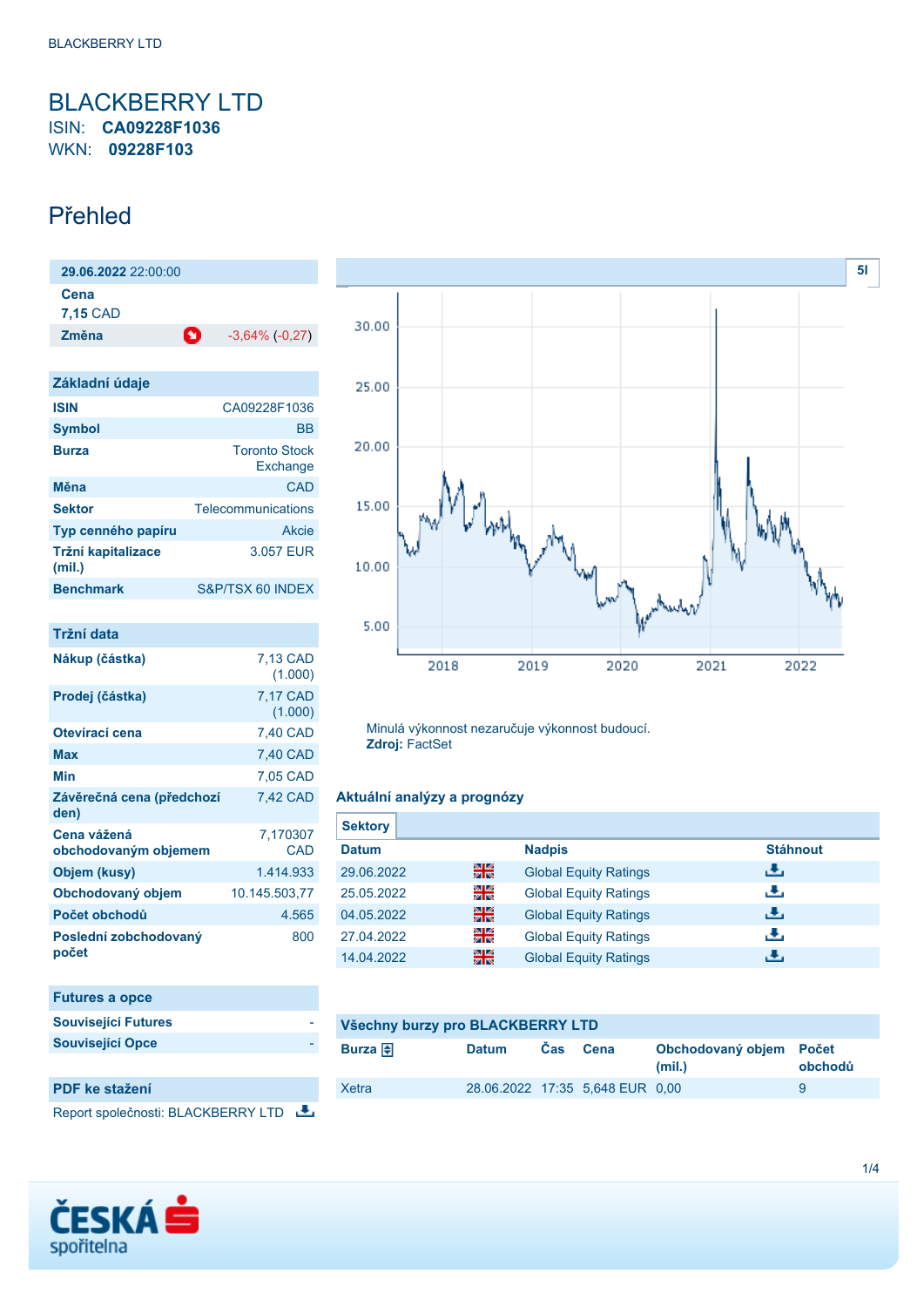| Tradegate                        |                                 | 30.06.2022 08:48 5,118 EUR 0,01 |       |              |
|----------------------------------|---------------------------------|---------------------------------|-------|--------------|
| <b>Toronto Stock</b><br>Exchange | 29.06.2022 22:00 7.15 CAD       |                                 | 10.15 | 4.565        |
| Stuttgart                        |                                 | 30.06.2022 08:03 5,163 EUR 0,00 |       | 1            |
| <b>SIX Swiss</b><br>Exchange     | 09.07.2019 17:35 8.50 CHF       |                                 | 0.00  | 1            |
| <b>NYSE</b>                      | 29.06.2022 22:00 5.54 USD       |                                 | 53,66 | 19.936       |
| <b>Munich</b>                    | 30.06.2022 08:00 5,165 EUR 0,00 |                                 |       | $\mathbf{1}$ |
| <b>London Stock</b><br>Exchange  | 03.03.2022 15:30 8.61 CAD       |                                 | 0.00  | 1            |
| Hanover                          |                                 | 30.06.2022 08:04 5,173 EUR 0,00 |       | 1            |
| Hamburg                          |                                 | 30.06.2022 08:03 5,173 EUR 0,00 |       | 1            |
| <b>Frankfurt</b>                 |                                 | 30.06.2022 08:00 5,174 EUR 0,00 |       | $\mathbf{1}$ |
| <b>Duesseldorf</b>               |                                 | 30.06.2022 09:16 5,129 EUR 0,00 |       | 3            |
| <b>Berlin</b>                    |                                 | 30.06.2022 08:08 5,152 EUR 0,00 |       |              |

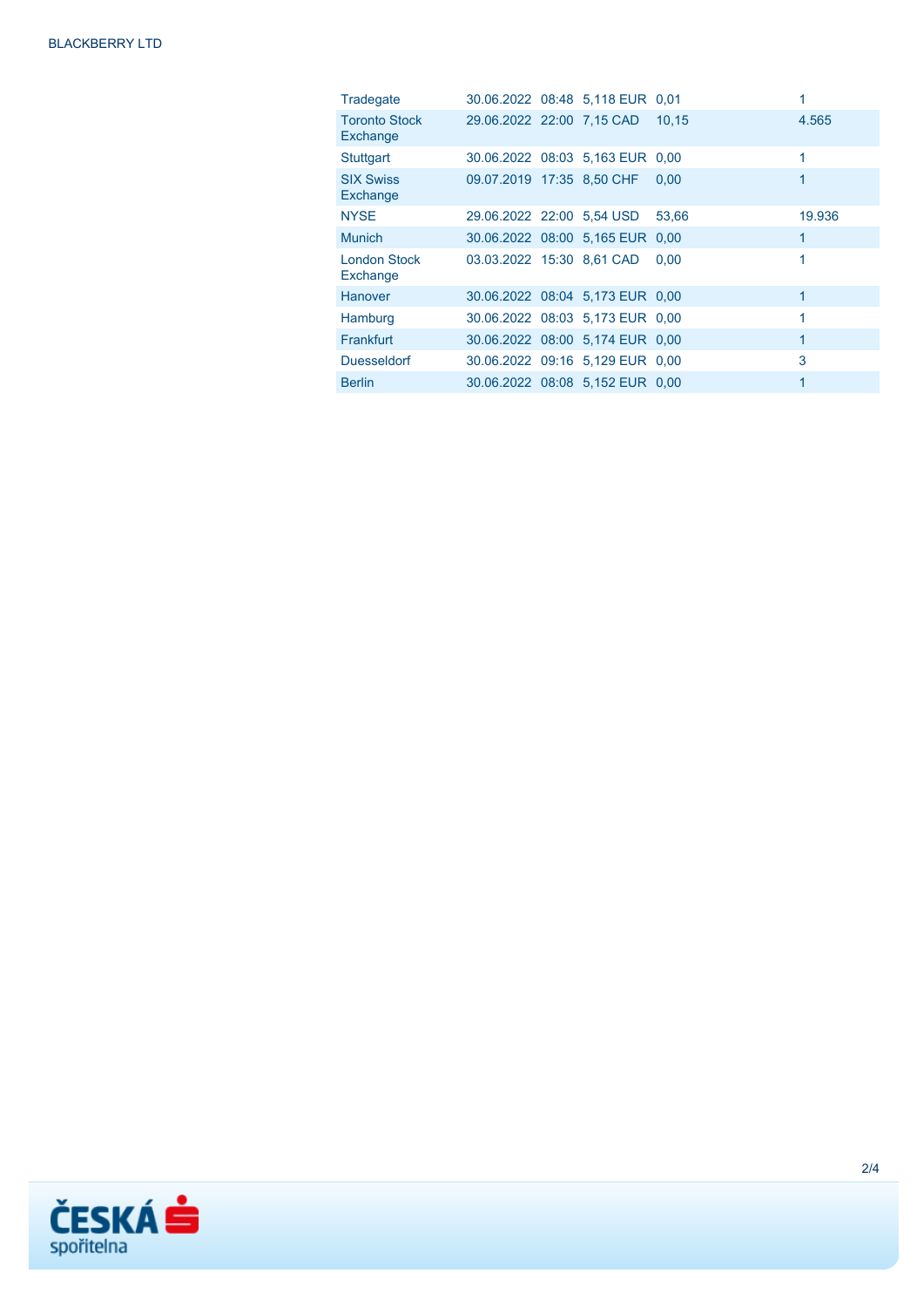# Detaily

**29.06.2022** 22:00:00

**Cena**

**7,15** CAD

**Změna** -3,64% (-0,27)

| Základní údaje                      |                                  |
|-------------------------------------|----------------------------------|
| <b>ISIN</b>                         | CA09228F1036                     |
| <b>Symbol</b>                       | <b>BB</b>                        |
| <b>Burza</b>                        | <b>Toronto Stock</b><br>Exchange |
| Měna                                | CAD                              |
| <b>Sektor</b>                       | Telecommunications               |
| Typ cenného papíru                  | Akcie                            |
| <b>Tržní kapitalizace</b><br>(mil.) | 3.057 EUR                        |
| <b>Benchmark</b>                    | S&P/TSX 60 INDEX                 |

| Tržní data                          |                     |
|-------------------------------------|---------------------|
| Nákup (částka)                      | 7,13 CAD<br>(1.000) |
| Prodej (částka)                     | 7,17 CAD<br>(1.000) |
| Otevírací cena                      | 7,40 CAD            |
| Max                                 | 7,40 CAD            |
| Min                                 | 7,05 CAD            |
| Závěrečná cena (předchozí<br>den)   | 7,42 CAD            |
| Cena vážená<br>obchodovaným objemem | 7,170307<br>CAD     |
| Objem (kusy)                        | 1414933             |
| Obchodovaný objem                   | 10.145.503,77       |
| Počet obchodů                       | 4.565               |
| Poslední zobchodovaný<br>počet      | 800                 |

## **Výkonnost a riziko**

|                   | 6m      | 1r                           | 3r      |
|-------------------|---------|------------------------------|---------|
| Výkonn. (%)       |         | $-39,36\% -52,81\% -26,74\%$ |         |
| Výkonn.<br>(abs.) | $-4.64$ | $-8,00$                      | $-2.61$ |
| <b>Beta</b>       | 2.55    | 2,51                         | 1,27    |
| <b>Volatilita</b> | 58.30   | 55,02                        | 76,62   |



Minulá výkonnost nezaručuje výkonnost budoucí. **Zdroj:** FactSet

| <b>Ceny</b>                           |                        |
|---------------------------------------|------------------------|
| Ø cena 5 dní  Ø objem 5 dní (ks.)     | 7,29 CAD (1.596.812)   |
| Ø cena 30 dní  Ø objem 30 dní (ks.)   | 7,33 CAD (1.758.635)   |
| Ø cena 100 dní  Ø objem 100 dní (ks.) | 8,03 CAD (2.255.126)   |
| Ø cena 250 dní  Ø objem 250 dní (ks.) | 10,76 CAD (2.522.384)  |
| <b>YTD Max</b> datum                  | 12,05 CAD (04.01.2022) |
| <b>YTD Min   datum</b>                | 6,13 CAD (12.05.2022)  |
| 52týdenní max.   datum                | 15,48 CAD (30.06.2021) |
| 52týdenní min.   datum                | 6,13 CAD (12.05.2022)  |
|                                       |                        |